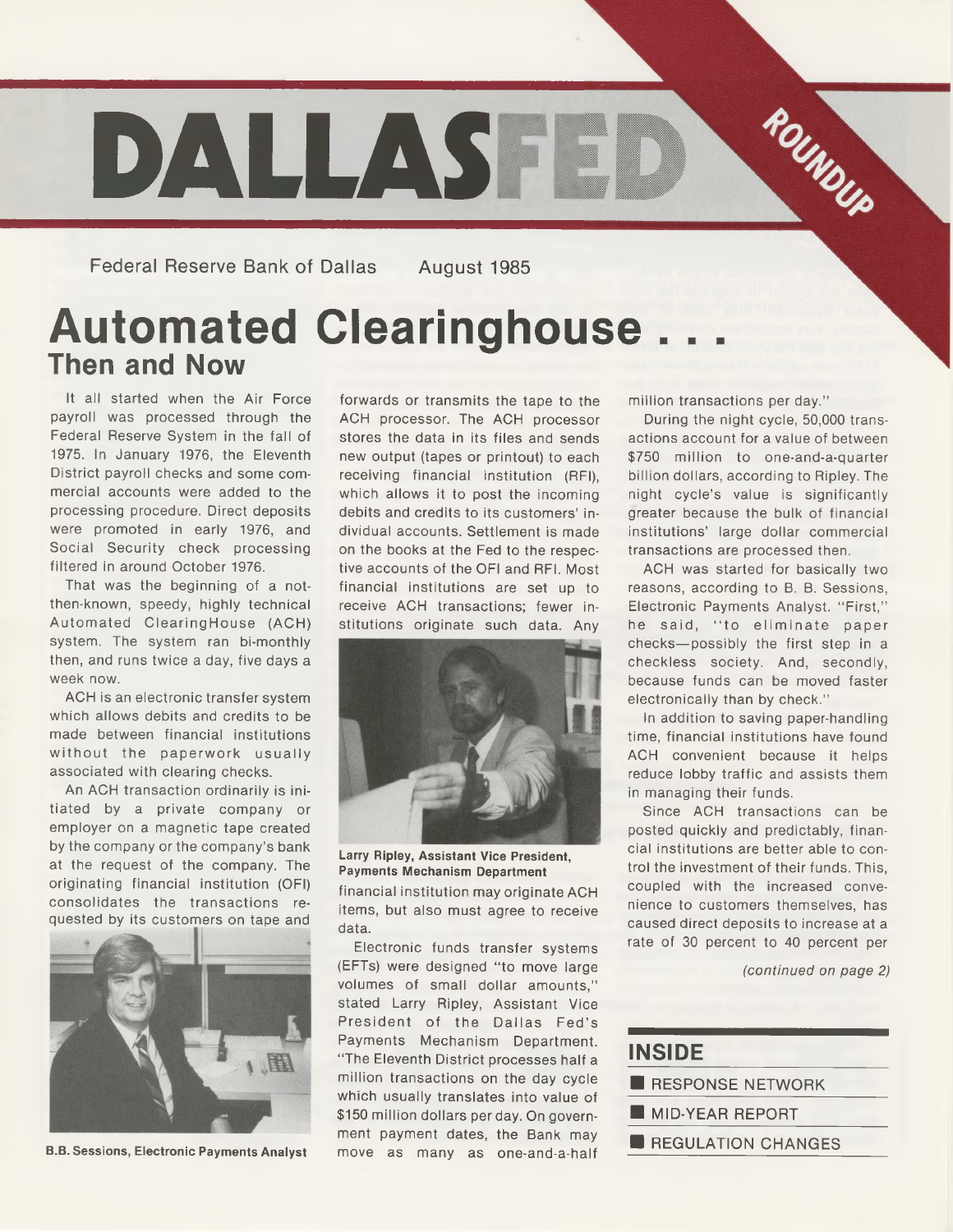## **RESPONSE Network System Upgraded**

#### **Some Surcharges Reduced**

The Dallas Fed's RESPONSE network is being enhanced to allow more options for financial institutions already connected to the network or for those that would like to be.

Beginning immediately, those who are already connected to the network have the option to upgrade the computer equipment they have at their facility. Any institution currently leasing the IBM Personal Computer Model 5150 may upgrade its equipment with an internally mounted fixed disk and additional memory to bring it to a total of 512K. The fee for these features is \$32.55 per month in addition to regular monthly lease fees. With this upgrade, the computer equipment becomes comparable to an IBM Personal Computer Model XT with the exception of color monitor capability. This upgraded equipment also is available to institutions wishing to access the network for the first time.

Effective July 1, 1985, the monthly surcharges for some options have been reduced. The monthly charges of 256K memory and 512K memory are \$5.55 and \$20.50, which were lowered from \$6.11 and \$26.59, respectively.

The Dallas Fed also has announced some changes to the required memory

capacity for access to the network. Over the next few months, institutions that lease equipment from us will have that equipment upgraded to 256K if they do not currently have that amount of memory capacity. The \$5.55 lease fee for the 256K memory will be charged for this upgrade. Installation of the new memory capacity will be coordinated by the Dallas Fed and each institution will be contacted individually to coordinate installation. Institutions that own their equipment will be required to have at least a 256K memory capacity by Dec. 1, 1985. This requirement is a result of service enhancements that will be implemented over the next year.

These changes have resulted in a need to revise our Bulletin 16 which deals with the RESPONSE network and the equipment configurations necessary to access the network. For a new copy of Bulletin 16 or a copy of our Circular 85-85 dated June 28, 1985, which announced these changes, please contact the Public Affairs Department at (214) 651-6289. For information regarding the RESPONSE network itself, please contact Stan McAnelly at (214) 698-4322.

### **Automated Clearinghouse, cont.**

year over the past six or seven years, according to Ripley. Also, these items are processed economically. Depending on whether it's a debit or credit, being originated or received, or being processed during the day or night cycle, the Fed charges institutions between 1 cent and 7.8 cents to handle an ACH item.

ACH associations exist to promote the EFT concept and facilitate the exchange of transactions between institutions. They also write the rules that ACH users live by. The Federal Reserve Banks and Branches act as

data processing agents for the ACH associations (the Federal Reserve System is under contract with the National Automated ClearingHouse Association —NACHA) and settle payments arising from ACH transactions. While the Fed has, in the past, primarily been responsible for handling ACH transactions, opportunities to design and offer profitable ACH services are being explored by others. The next issue of *Roundup* takes a look at developments in automation and telecommunications technology, and their impact on the industry.

# **Over-The-Road Transportation**

Effective Aug. 23, 1985, the Federal Reserve Bank of Dallas discontinued its role in arranging for over-the-road cash transportation to and from depository financial institutions in the Eleventh Federal Reserve District. Financial institutions which followed the procedures outlined below should not have had any disruption in service.

This action resulted from a similar decision made in September 1984 and January 1985 when the non-regulated city and suburban zones and the over-the-road transportation routes to New Mexico, serviced by the El Paso office, were discontinued. In addition, recent state legislation allows licensed armored carrier companies greater flexibility to meet the varied needs of depository financial institutions in Texas.

Transportation charges which were incurred through Aug. 23,1985, will be billed on Sept. 9, 1985, and charged to the designated reserve account on Sept. 16, 1985.

Each depository institution relying on the Federal Reserve cash transportation system should already have sent a letter to its respective Federal Reserve office specifying the armored carrier authorized to receive and deliver Fed coin and currency shipments. The authorization letter should have been signed by an officer of the depository institution whose signature is already on file at its local Federal Reserve office.

Currency and coin delivery dates will continue to be scheduled by the Reserve Bank.

Should you have questions or need assistance in contacting armored carriers, please contact Mary Louise Rosas, (214) 651-6336, at the Dallas office; Robert W. Schultz, (915) 544-4730, at the El Paso office; Luke E. Richards, (713) 659-4433, at the Houston office; and Tony G. Valencia, (512) 224-2141, at the San Antonio office.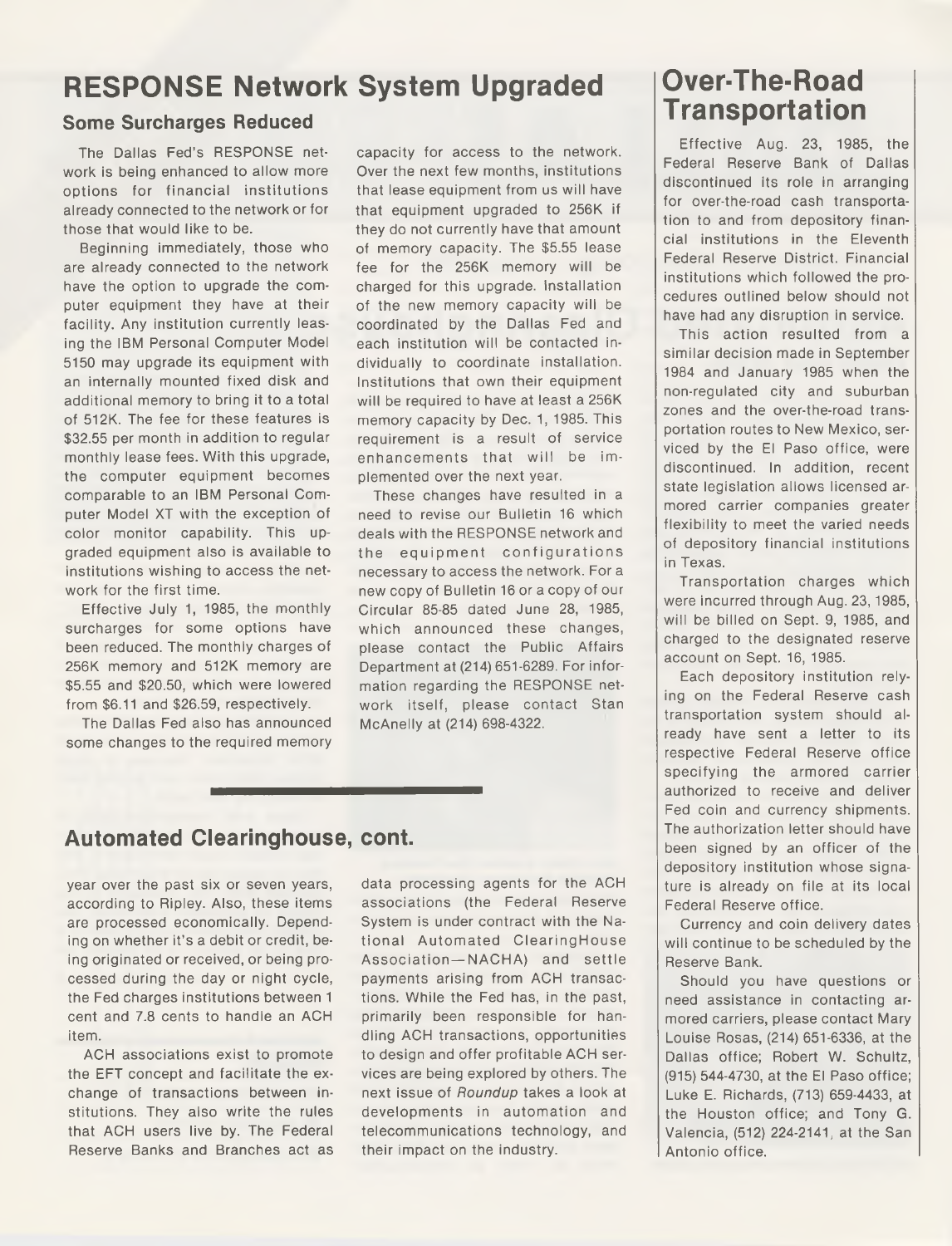| Fed Sets New Monetary Targets Aimed at Fostering<br>Fed Widens Money Growth Range,<br>Alters Base Of Future Calculations<br>Sustained Economic Growth, Lowers GNP Estimate |  |
|----------------------------------------------------------------------------------------------------------------------------------------------------------------------------|--|
| Fed boosts<br>Volcker sees<br>sees Fed raises target for M1 <sup>this year</sup><br>money target<br><i>improvement</i>                                                     |  |
| in job picture too fragile for curbs                                                                                                                                       |  |
| Volcker warns of 'imbalance'                                                                                                                                               |  |

**A** *written report on the state of the economy and the course of monetary policy is required twice a year of the Federal Reserve by the Full Employment and Balanced Growth Act of 1978. Paul A. Volcker, Chairman of the Board of Governors of the Federal Reserve System, gave his testimony in conjunction with this report before the U.S. House of Representatives, July 17, and before the U.S. Senate, July 18.*

*A copy of the report and Chairman Volcker's testimony can be obtained by contacting:*

**Public Affairs Department Federal Reserve Bank of Dallas Station K Dallas, Texas 75222 (214) 651-6289**

" Federal Reserve Chairman Paul Volcker on Wednesday warned of 'strain, imbalance and danger' in the U.S. economy and once again urged Congress to do something about soaring federal budget deficits.

" Volcker's comments came a day after the central bank revealed that it has boosted one of its key money supply targets for the rest of 1985."

> **Associated Press,** July 17, as reported in **The Dallas Morning News**

" ...Expanding the money supply typically stimulates economic growth, as it did when the current recovery began in 1983.

" ...Economists welcomed the Fed action. Most agreed with Volcker that there is little danger of renewed inflation and insisted that the Fed's action was necessary to avoid further weakness in the economy."

> **Los Angeles Times,** July 17, as reported in **The Dallas Times Herald**

" If the Fed had attempted to hit the old (money supply) targets by tightening credit conditions, it would have risked throwing the economy into a recession, according to many economists. The latest action will allow the Fed to drive interest rates down further should the economy fail to gain momentum, some analysts said."

**The Wall Street Journal,** July 17

"The Fed also forecasts a pickup in economic growth in the second half of the year, but warned that the upturn will be threatened if Congress fails to pass a deficit-reduction measure matching the cuts contained in current proposals." **Investor's Daily,** July 17

"Volcker is content to leave the money supply alone. His reasons: agriculture and basic manufacturing can't absorb much more punishment from the high-valued dollar; ...the economy is growing on borrowed money; ...lack of action on the federal deficit; ...a rapid dollar decline would increase interest rates and inflation; ...rapid accumulation of debt in the credit system."

**USA TODAY,** July 17



**Economic Growth Rate**  $3.5\% - 4\%$ 



**Gross National Product 3.75%-4%**

**Federal Reserve's Economic Forecasts** 



**Unemployment 7%-7.25%**



**Growth 3% -8% in '85; 4% -7% in '86**



**Growth 6% -9% in '85 and '86**



**Growth 6%-9.5% in '85; 6% -9% in '86**